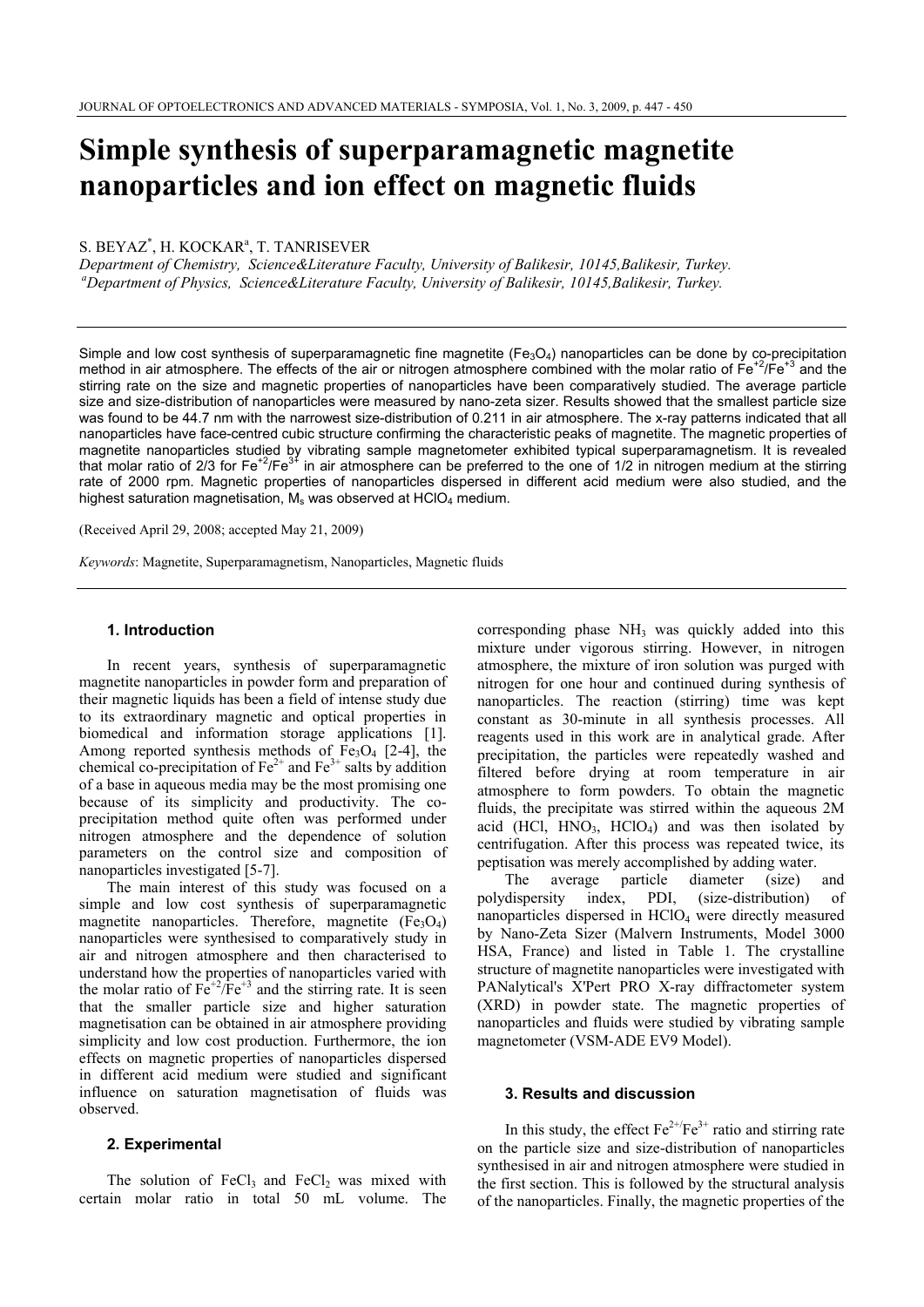particles in powder and fluid form were presented and discussed.

# **3.1. The effect of Fe2+/Fe3+ ratio and stirring rate on nanoparticles**

The chemical reaction of magnetite precipitation is expected as follows:

$$
Fe^{2+} + 2Fe^{3+} + 8OH \rightarrow Fe_3O_4 + 4H_2O \qquad (1)
$$

It means that the co-precipitation reaction requires 1 mol of  $Fe^{+2}$  ions and 2 mol of  $Fe^{3+}$  ions (or an  $Fe^{+2}/Fe^{3+}$ ratio of 0.5) for stoichiometric conversion. However, if the reaction was done in air atmosphere, the molar ratio must be larger than 0.5, because of oxidative instability of  $Fe^{+2}$ [8]. Therefore, the molar ratio of  $Fe^{+2}/Fe^{3+}$  was selected as 2/3 in the initial stage of this study. The magnetite nanoparticles (sample 1) were synthesised in air atmosphere at the stirring rate of 1500 rpm. The particle size and size-distribution was measured as 62.5 nm and 0.272, respectively. The synthesis conditions and the properties of nanoparticles were listed in Table 1. In order to comparatively study the effect of atmosphere on size and properties of nanoparticles sample 2 was synthesised at 1500 rpm under nitrogen atmosphere. It is seen that the particle size increased to 143.0 nm and size-distribution of nanoparticles was PDI:0.388 which is higher than sample 1. As reported [9], the excess of  $Fe^{+2}$  ions in the nitrogen medium may occur in the following reactions and produce to yield magnetite usually with larger sizes:

$$
Fe^{+2} + NaOH \rightarrow Fe(OH)_2
$$
 (2)

$$
\text{Fe(OH)}_2 \rightarrow \text{``green rust''} \rightarrow \text{Fe}_3\text{O}_4 \qquad (3)
$$

Hence, the increase of particle size not only confirmed the statements made in [9] but also showed that 2/3 molar ratio is inconvenient for nitrogen atmosphere. Therefore, magnetite nanoparticles (sample 3) were synthesised in 1/2 molar ratio in nitrogen medium at the same stirring rate. The average particle size then becomes 60.4 nm. It is seen that the ideal molar ratio of  $Fe^{+2}/Fe^{+3}$  should be 1/2 and 2/3 for nitrogen and air atmosphere, respectively.

By looking at the PDI of samples synthesised in air and nitrogen atmosphere was compared in size-distribution point of view. The size-distribution of sample 1 (PDI: 0.272) is narrower than sample 3 (PDI:0.422) having almost the same particle sizes, see Table 1. Thus, the results revealed that the air medium provides more favourable particle distribution.

The optimisation of synthesis conditions is not only concentrated on the effect of molar ratio but also the stirring rate. Therefore, the effect of stirring rate on particle size and size-distribution was also examined using ideal molar ratios of  $Fe^{+2}/Fe^{+3}$ . Sample 4 and 5 were synthesised at the stirring rate of 2000 rpm in air and nitrogen atmosphere, respectively. The average particle sizes and size-distribution dropped down to 44.7 nm and 0.211 with the increase of the stirring rate from 1500 to 2000 rpm under air atmosphere. As an example, particle size-distribution diagram of sample 4 was shown Fig. 1. It is worth noting that the value of 0.211 for PDI is lower than 0.234 [9] and also the other studies [10, 11] for the conventional chemical co-precipitation technique. On the other hand, the particle size also reduced to 55.1 nm but the size-distribution is still very large (PDI: 0.413) for nitrogen atmosphere. The latter result may come from the difficulties of keeping the molar ratio of  $1/2$  for  $Fe^{+2}/Fe^{3+}$ constant in practise since it needs an oxygen-free medium. It can be concluded that the smallest particle size and the best monodisperse size-distribution can be obtained in air atmosphere.



*Fig. 1. Particle size distribution of nanoparticles synthesised at stirring rate of 2000 rpm in air atmosphere.* 

### **3.2. Crystalline structure of nanoparticles**

The XRD patterns were taken from 10 to 80 (2θ value) using Cu Kα radiation at room temperature. Fig. 2 illustrated that x-ray powder diffraction patterns of nanoparticles synthesised in presence of air (sample 1) and nitrogen (sample 2) atmosphere. As it can be seen in Fig. 2, all magnetic powders have a face-centred cubic spinel structure having the characteristic (311), (400), (220), (551) and (440) peaks of magnetite. There is no other phase of  $Fe<sub>2</sub>O<sub>3</sub>$  caused by oxygen and the peaks of sample 1 were broadened owing to smaller particle size. When Scherrer equation [12] was used to calculate the size of magnetite nanoparticles from the highest peak intensity (311) of XRD patterns, the sizes were calculated as 35 nm and 25 nm for sample 1 and sample 2, respectively. The results are in consistent with the one measured by using Nano-Zeta Sizer. It should be noted that the value for the particle diameter obtained from XRD pattern means the particle core size, whereas the size detected using Nano-Zeta Sizer system refers to a hydrodynamic diameter of particles.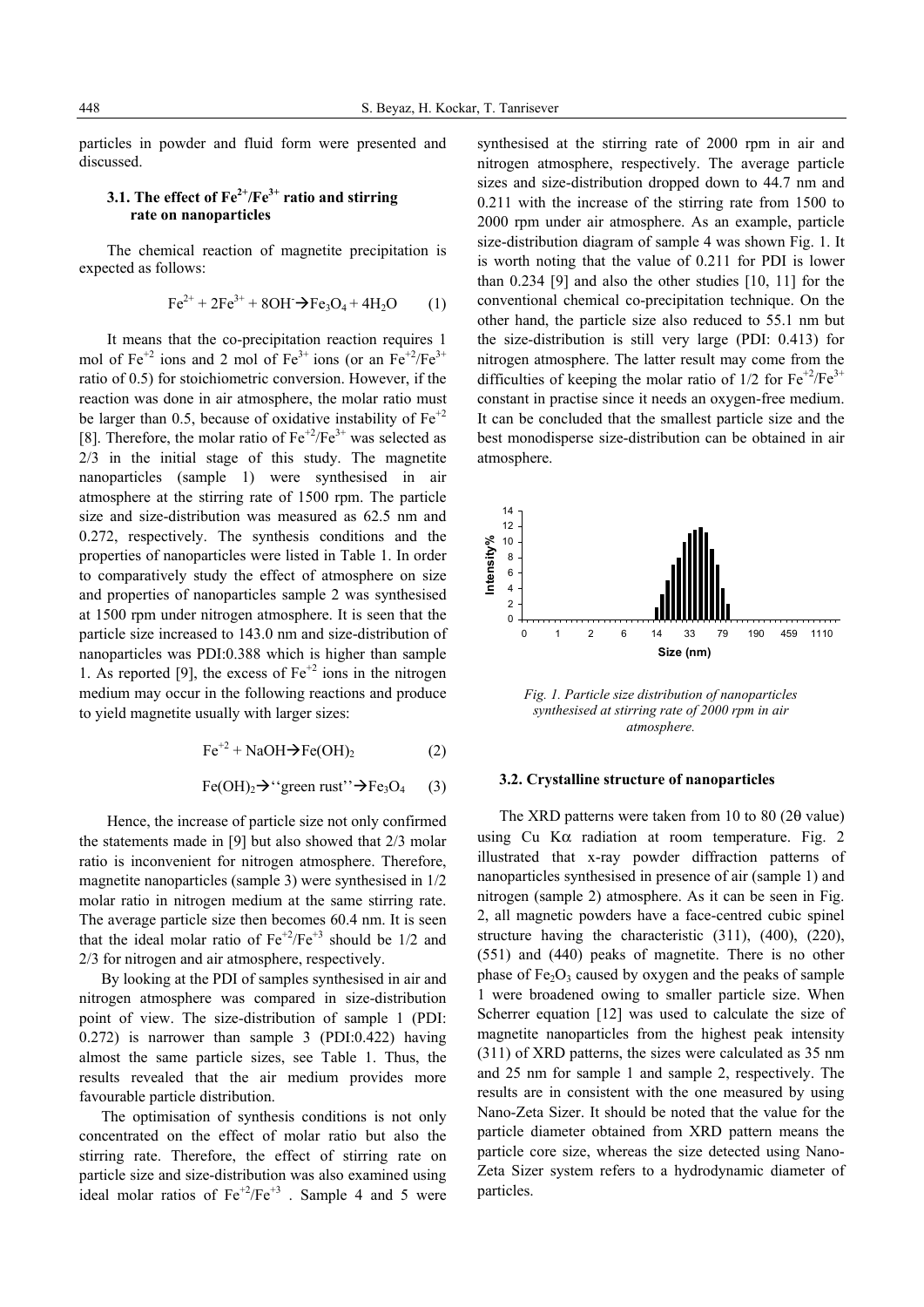

*Fig.2. X-ray powder diffraction patterns of nanoparticles synthesised in presence of air and nitrogen atmosphere.* 

#### **3.3. Magnetic properties of nanoparticles**

The study is not only based on obtaining the smallest size and the best size-distribution but also finding the superparamagnetic nanoparticles with the high saturation magnetisation, Ms. The hysteresis curves of magnetite nanoparticles in powder state were measured and shown in Fig. 3. The typical characteristics of superparamagnetic behaviour were observed for all samples. Almost immeasurable coercivity and remanence can be also seen in the inset of Fig. 3. Superparamagnetic magnetite nanoparticles synthesised in air atmosphere exhibit higher  $M<sub>s</sub>$  expect for sample 2 synthesised in nitrogen medium, as seen Table 1. As reported in [12], if there is no change observed in structural properties of nanoparticles, the decrease of particle size results in the decrease of  $M_s$ because of large deformations occurred on the surface of very small particles. This is most probably the case seen in this study. Therefore, synthesis of sample 4 is the most suitable process for the benefit of the better quality in an easy and low cost production.



*Fig.3. Hysteresis loops of powder Fe3O4 nanoparticles samples, inset shows zero coercivity.* 

The magnetic fluids of synthesised nanoparticles were prepared using different acids. Since low polarising anions, such as  $NO<sub>3</sub>$ <sup>-</sup> C1<sup>-</sup>, and especially  $ClO<sub>4</sub>$ <sup>-</sup> is weak flocculating agents [2], HCl,  $HNO_3$  and  $HClO_4$  were selected to prepare stable magnetic fluids. The fluids have the same pH=2.0 and the percentage of magnetite dispersed in fluid was settled 0.5% (w/w).

Hysteresis curves of fluids prepared from powder form of sample 1 were shown in Fig. 4. All magnetic fluids showed typical superparamagnetic behaviour.  $M_s$  values obtained from the hysteresis curves of nanoparticles dispersed in HCl,  $HNO_3$  and  $HClO_4$  were 31.70, 40.82 and 58.38 emu/g, respectively. It was found that  $M_s$  of nanoparticles dispersed in acid medium is smaller than the one in powder state, see Table 1. The decrease in  $M_s$  of magnetic fluids may be the result of deformation occurred in the crystal lattice surface of the magnetite nanoparticles. The magnetic moment on the surface of the magnetite will become slanting, and there are many slanting magnetic moments on the surface of the magnetite. When the particle size increases, however, the deformation of the crystal lattice surface of the magnetite nanoparticles is small and the relative portion of atoms on the powder surface decreases. The highest deformation of the crystal lattice surface was observed in HCl solution whereas ClO<sub>4</sub> showed the lowest effect of deformation. It can be verbalised that Cl<sup>-</sup> anion is the most polarising one among the ions used. The  $ClO<sub>4</sub>$  was the most suitable one to prepare magnetic fluids having the lowest  $M_s$  in Fig. 4.



*Fig.4. The hysteresis curves of sample 1 in acidic fluid measured by VSM, inset shows zero coercivity*